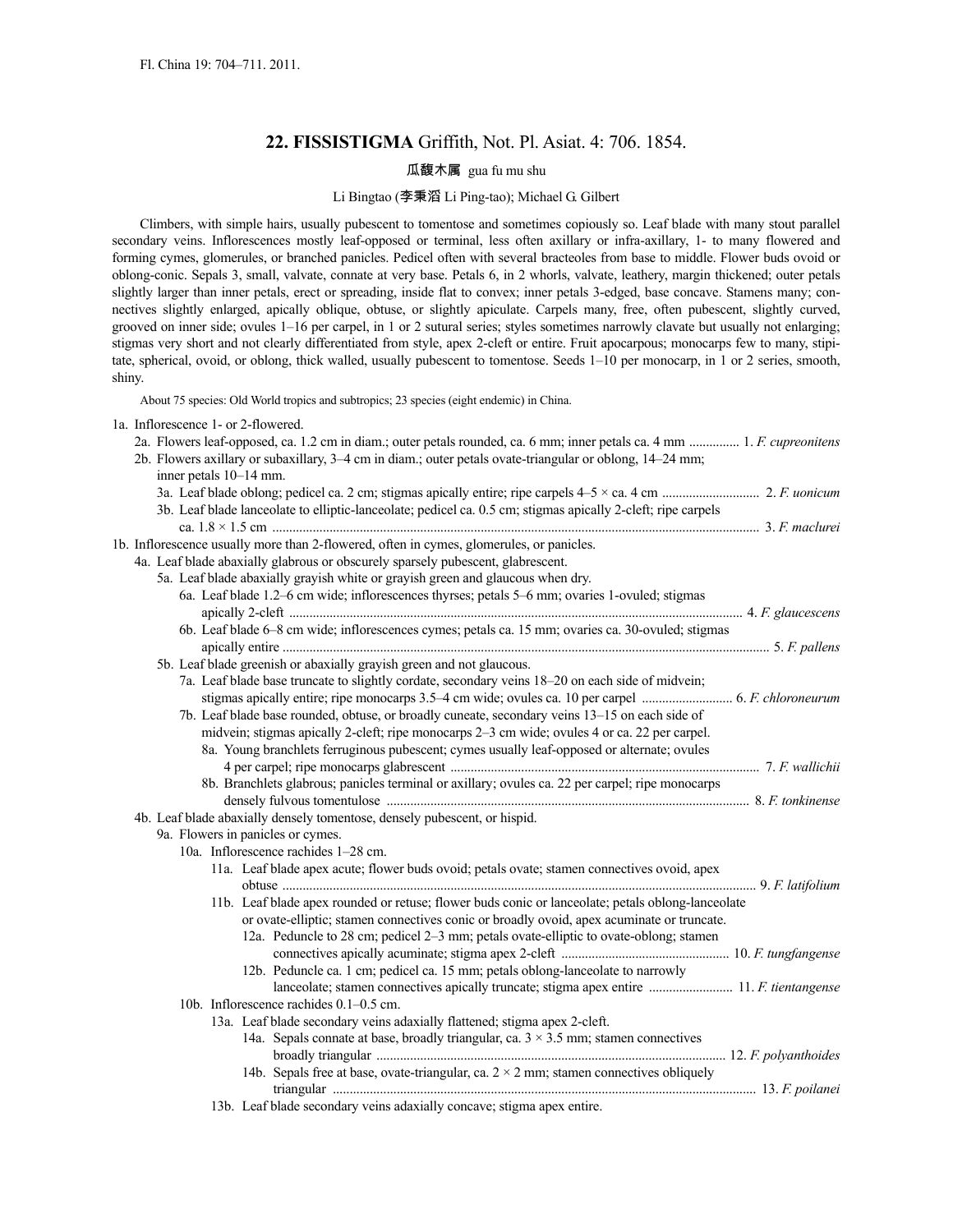|                            |  | 15a. Leaf blade base cuneate to broadly cuneate; inner petals pubescent outside;                                                                                                                                                                                                                                                 |  |
|----------------------------|--|----------------------------------------------------------------------------------------------------------------------------------------------------------------------------------------------------------------------------------------------------------------------------------------------------------------------------------|--|
|                            |  |                                                                                                                                                                                                                                                                                                                                  |  |
|                            |  | 15b. Leaf blade base shallowly cordate; inner petals glabrous outside; ripe                                                                                                                                                                                                                                                      |  |
|                            |  |                                                                                                                                                                                                                                                                                                                                  |  |
| 9b. Flowers in glomerules. |  |                                                                                                                                                                                                                                                                                                                                  |  |
|                            |  | 16. Leaf blade secondary veins 25–35 on each side of midvein; ripe monocarps ca. 4 cm in diam.  16. F. balansae                                                                                                                                                                                                                  |  |
|                            |  | 16b. Leaf blade secondary veins 13–20 on each side of midvein; ripe monocarps 1.5–3 cm in diam.                                                                                                                                                                                                                                  |  |
|                            |  | 17a. Leaf blade secondary veins adaxially flattened.                                                                                                                                                                                                                                                                             |  |
|                            |  | 18a. Branches and abaxial leaf blade surfaces densely tomentose; outer petals with a                                                                                                                                                                                                                                             |  |
|                            |  | prominent abaxial midrib; stamen connectives subrounded or truncate  17. F. xylopetalum                                                                                                                                                                                                                                          |  |
|                            |  | 18b. Branches and abaxial leaf blade surfaces pubescent to glabrescent; outer petals                                                                                                                                                                                                                                             |  |
|                            |  | without a prominent midrib; stamen connectives triangular or slightly obliquely                                                                                                                                                                                                                                                  |  |
|                            |  | triangular.                                                                                                                                                                                                                                                                                                                      |  |
|                            |  |                                                                                                                                                                                                                                                                                                                                  |  |
|                            |  | 19b. Petals 0.9-1.2 cm; ovules 4-6 per carpel; stigmas apically entire  19. F. polyanthum                                                                                                                                                                                                                                        |  |
|                            |  | 17b. Leaf blade secondary veins adaxially concave.                                                                                                                                                                                                                                                                               |  |
|                            |  | 20a. Bracteoles many, longer than or as long as sepals; stigmas apically 2-cleft  20. F. bracteolatum                                                                                                                                                                                                                            |  |
|                            |  | 20b. Bracteoles few or absent, if present shorter than sepals; stigmas apically entire.                                                                                                                                                                                                                                          |  |
|                            |  | 21a. Leaf blade oblong-lanceolate to narrowly oblong, apex slightly acute; stamen                                                                                                                                                                                                                                                |  |
|                            |  |                                                                                                                                                                                                                                                                                                                                  |  |
|                            |  | 21b. Leaf blade broadly ovate, obovate, or obovate-oblong, apex rounded or                                                                                                                                                                                                                                                       |  |
|                            |  | retuse; stamen connectives broadly or obliquely triangular.                                                                                                                                                                                                                                                                      |  |
|                            |  | 22a. Leaf blade base rounded, truncate, or shallowly cordate; inflorescences<br>leaf-opposed; sepals ovate-lanceolate, ca. 1 cm; outer petals ovate-                                                                                                                                                                             |  |
|                            |  |                                                                                                                                                                                                                                                                                                                                  |  |
|                            |  | 22b. Leaf blade base broadly cuneate or rounded; inflorescences extra-                                                                                                                                                                                                                                                           |  |
|                            |  | axillary; sepals broadly triangular, ca. 5 mm; outer petals ovate,                                                                                                                                                                                                                                                               |  |
|                            |  |                                                                                                                                                                                                                                                                                                                                  |  |
|                            |  |                                                                                                                                                                                                                                                                                                                                  |  |
|                            |  | $\alpha$ and $\alpha$ and $\alpha$ and $\alpha$ and $\alpha$ and $\alpha$ and $\alpha$ and $\alpha$ and $\alpha$ and $\alpha$ and $\alpha$ and $\alpha$ and $\alpha$ and $\alpha$ and $\alpha$ and $\alpha$ and $\alpha$ and $\alpha$ and $\alpha$ and $\alpha$ and $\alpha$ and $\alpha$ and $\alpha$ and $\alpha$ and $\alpha$ |  |

**1. Fissistigma cupreonitens** Merrill & Chun, Sunyatsenia 2: 8. 1934.

1919.

# 香港瓜馥木 xiang gang gua fu mu

# 金果瓜馥木 jin guo gua fu mu

Climbers to 13 m tall. Branchlets, petioles, and flowers densely appressed reddish brown pubescent, glabrescent. Petiole 0.8–1.2 cm; leaf blade oblong to oblong-elliptic,  $5-10 \times$ 1.5–3 cm, leathery, abaxially densely appressed reddish brown pubescent, adaxially glabrous except for appressed pubescence on midvein, secondary veins 8–13 on each side of midvein, slender, and adaxially flat, base rounded, apex acute to shortly acuminate. Inflorescences leaf-opposed, 1-flowered; bracts triangular. Flowers ca. 1.2 cm in diam. Pedicel ca. 1 cm. Sepals broadly triangular, ca. 6 mm, basally connate. Outer petals rounded, ca. 6 mm, incurved; inner petals ca. 4 mm, inside basally depressed. Stamens oblong, ca. 1 mm; connectives 3-angular. Carpels oblong, ca. 2 mm, sericeous pubescent; ovules ca. 14 per carpel, in 2 series; stigma apex entire. Fruiting pedicel ca. 2 mm, robust; monocarp stipes ca. 1.5 cm; monocarps globose, ovoid-ellipsoid, or ellipsoid, ca.  $3 \times 2$  cm, densely reddish brown tomentose, apex rounded or mucronulate. Seeds ca. 14 per monocarp, brown, in 2 series, ovoid, subflattened, ca. 1.4 × 0.9 cm. Fl. Apr–Nov, fr. Jun–Dec.

● Densely forested slopes; 300–1000 m. SE Guangxi.

*Fissistigma cupreonitens* is listed as Endangered (EN B2ab(ii,iv)) by the *IUCN Red List of Threatened Species* (Version 2010.3; http:// www.iucnredlist.org; accessed on 8 Oct 2010).

**2. Fissistigma uonicum** (Dunn) Merrill, Philipp.J. Sci. 15: 137.

*Melodorum uonicum* Dunn, J. Bot. 48: 323. 1910; *Fissistigma clementis* Merrill.

Climbers to 5 m tall. Branches glabrous. Petiole 5–10 mm, blackish and minutely transversely wrinkled when dried; leaf blade oblong,  $4-20 \times 1-5$  cm, papery, abaxially yellowish, very sparsely puberulent, and reddish yellow when dry, adaxially glabrous, secondary veins 8–12[–18] on each side of midvein and adaxially flat to slightly prominent, tertiary veins inconspicuously raised, base rounded to cuneate, apex acute. Inflorescences axillary or subaxillary, sometimes  $\pm$  grouped into terminal thyrses, 1- or 2-flowered; peduncle 1–3 mm; bracts minute, scalelike. Flowers fragrant. Pedicel ca. 2 cm, minutely appressed pubescent, minutely bracteolate below middle. Sepals ovate-triangular, ca. 2 mm, outside pubescent, inside glabrous. Petals yellow; outer petals ovate-triangular, ca.  $2.4 \times 1.4$ cm, thickened, outside fulvous pubescent, inside glabrous, apex obtuse; inner petals lanceolate,  $1.2-1.4 \times$  ca. 0.6 cm, inside basally concave and apically convex. Stamens oblong; connectives 3-angular. Carpels oblong, pubescent; ovules 9–16 per carpel, in 2 series; styles cylindric, short, glabrous; stigmas apically entire. Monocarp stipes short, thick; monocarps globose to shortly cylindric,  $4-5 \times$  ca. 4 cm, pubescent to glabrescent. Seeds 9–16 per monocarp, in 2 series. Fl. Mar–Jun, fr. Jun–Dec.

Forest margins, scrub; 100–800 m. Fujian, Guangdong, Guizhou, Hainan, Hunan [Indonesia].

The fruit of *Fissistigma uonicum* are edible; its leaves are used as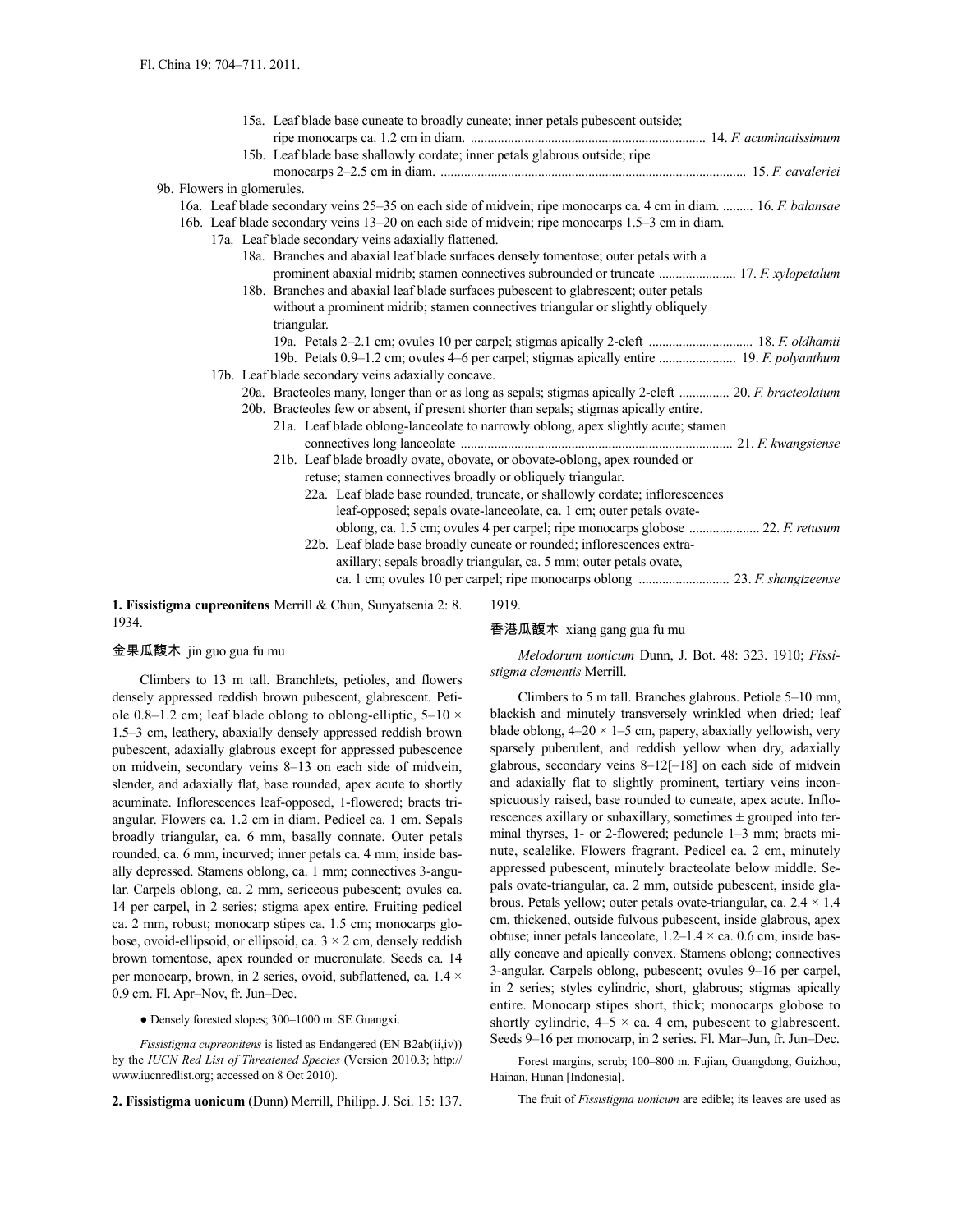yeast powder to start fermentation when making liquor in Guangxi and Hainan.

**3. Fissistigma maclurei** Merrill, Philipp. J. Sci. 21: 342. 1922.

#### 毛瓜馥木 mao gua fu mu

*Meiogyne maclurei* (Merrill) Sinclair; *Melodorum maclurei* (Merrill) Jovet-Ast ["Ast"].

Climbers to 6 m tall, most parts fulvous to blackish brown tomentose. Petiole 5–8 mm, blackish brown tomentose; leaf blade lanceolate to elliptic-lanceolate,  $7-12 \times 2-3.5$  cm, thinly leathery, abaxially fulvous to blackish brown tomentose, adaxially glabrous, secondary veins 13–17 on each side of midvein and adaxially flat, reticulate veins prominent, base obtuse, apex acute to acuminate. Inflorescences axillary, 1-flowered. Pedicel ca. 5 mm, robust. Sepals ovate-oblong, ca. 5 mm, blackish brown villous. Petals thickened; outer petals oblong, ca. 1.4 cm, villous; inner petals shorter than outer petals, pubescent. Stamens oblong, nearly as long as carpels; connectives 3-angular, apex acute. Carpels fulvous pubescent; ovules 10 per carpel, in 2 series; stigmas apically 2-cleft. Fruiting pedicel 2–2.5 cm, densely blackish brown tomentose; monocarps globose to subglobose, ca.  $1.8 \times 1.5$  cm, densely blackish brown tomentose. Seeds 7–9 per monocarp, deep yellow, reniform, ca.  $10 \times 6$  mm. Fl. Feb–Aug, fr. Apr–Oct.

Forested slopes, often in valleys or beside water; 200–1100 m. Guangxi, Hainan, S Yunnan [Vietnam].

**4. Fissistigma glaucescens** (Hance) Merrill, Philipp. J. Sci. 15: 132. 1919.

# 白叶瓜馥木 bai ye gua fu mu

*Melodorum glaucescens* Hance, J. Bot. 19: 112. 1881; *Fissistigma obtusifolium* Merrill.

Climbers to 6 m tall, most parts glabrous except for inflorescences. Petiole 4–12 mm, blackish and minutely transversely wrinkled when dried, pubescent when young, glabrescent; leaf blade oblong, oblong-elliptic, or sometimes obovate-oblong, 3–  $20 \times 1.2$ -6 cm, thinly leathery, abaxially grayish green and glaucous when dry, secondary veins 10–15 on each side of midvein and adaxially very slightly prominent or flat, tertiary veins inconspicuously raised, base rounded, apex rounded to slightly retuse. Inflorescences terminal, thyrsoid, to 6 cm, sometimes continuing vegetatively and cymes apparently axillary, cymules 2- or 3-flowered, brownish tomentose; peduncle very short. Pedicel to 1.2 cm. Sepals broadly triangular, ca. 2 mm. Outer petals broadly ovate, ca. 6 mm, fulvous pubescent; inner petals ovate-oblong, ca. 5 mm, grayish white pubescent. Stamens oblong; connectives 3-angular. Carpels ca. 15, ellipsoid, fulvous pubescent; ovule 1 per carpel; styles elongate, glabrous; stigmas apically 2-cleft. Monocarp stipes ca. 3 mm; monocarps ca. 8 mm in diam., glabrous. Seed 1 per monocarp. Fl. Jan–Sep, fr. Mar–Dec.

Sparsely forested slopes, scrub, often in ravines; 100–1000 m. Fujian, Guangdong, Guangxi, Hainan, Taiwan [Vietnam].

A fine strong bast fiber obtained from the inner bark of *Fissistigma glaucescens* is used to make rope, sacks, and paper; its roots are used as medicine for rheumatism and injury; and its leaves are used as yeast powder to start fermentation when making liquor in Guangdong and Hainan.

**5. Fissistigma pallens** (Finet & Gagnepain) Merrill, Philipp. J. Sci. 15: 134. 1919.

#### 苍叶瓜馥木 cang ye gua fu mu

*Melodorum pallens* Finet & Gagnepain, Bull. Soc. Bot. France 53(Mém. 4): 137. 1906; *Fissistigma petelotii* Merrill.

Climbers to 12 m tall. Branches robust, grayish black, glabrous. Petiole ca. 2 cm, rugose, glabrous; leaf blade oblong, 15–  $20 \times 6-8$  cm, papery, abaxially grayish white and sparsely puberulent, adaxially glabrous, secondary veins 13–16 on each side of midvein, reticulate veins apparent, base obtuse to rounded, apex obtuse to acute. Inflorescences leaf-opposed or terminal, 1–3-flowered; peduncle ca. 1.5 cm; bracts triangular. Pedicel ca. 2 cm, puberulent, with triangular bract at base. Sepals triangular, outside puberulent. Petals ovate, ca.  $1.5 \times 1$ cm, puberulent; inner petals slightly smaller than outer petals. Stamens oblong, ca. 2.5 mm; connectives broadly triangular, apex obtuse. Carpels many, cylindric, ca. 5 mm, villous; ovules ca. 30 per carpel, in 2 series; styles oblique, glabrous; stigmas 3-angular, apex entire. Fruit not seen. Fl. Mar–May, fr. Jun– Aug.

Forested slopes; 600–800 m. W Guangxi [Vietnam].

**6. Fissistigma chloroneurum** (Handel-Mazzetti) Tsiang,J. Bot. Soc. China 2: 693. 1935.

#### 阔叶瓜馥木 kuo ye gua fu mu

*Melodorum chloroneurum* Handel-Mazzetti, Anz. Akad. Wiss. Wien, Math.-Naturwiss. Kl. 61: 83. 1924.

Climbers to 12 m tall. Branches puberulent when young, glabrescent. Petiole 0.8–2 cm, abaxially grooved, glabrous; leaf blade oblong,  $14-30 \times 5.5-12$  cm, papery, abaxially puberulent when young but glabrescent and greenish with age, adaxially dark green and glabrous, secondary veins 15–20 on each side of midvein and adaxially flat, reticulate veins conspicuous, base truncate to shallowly cordate, apex shortly acuminate. Inflorescences leaf-opposed or subopposed, cymose, 2–8-flowered; peduncle 1–2 mm; bracts ovate, pubescent. Pedicel 0.5–2.3 cm, fulvous pubescent, bracteolate at middle. Flower buds broadly ovoid. Sepals triangular, ca.  $4 \times 4$  mm, outside pubescent. Petals yellowish white; outer petals ovate-oblong, ca.  $12 \times 5(-10)$ mm, outside fulvous pubescent, inside glabrous; inner petals ovate-triangular, ca.  $8(-11) \times 4(-7)$  mm, outside pubescent, inside glabrous. Stamens oblong, ca. 1.2 mm; connectives apically rounded. Carpels ca. 15, ovate-oblong, 2–3 mm, densely pubescent; ovules 10 per carpel, in 2 series; styles short; stigmas ellipsoid, apex entire. Fruiting monocarps globose, subglobose, ellipsoid, or obovoid,  $3.5-6 \times 3.5-4$  cm, glabrous. Seeds 10–20 per monocarp, in 2 series. Fl. Mar–Nov, fr. Jul–Dec.

Open woodland slopes, moist disturbed scrub; 100–900 m. Guangxi, Guizhou, SW Hunan, Yunnan [Vietnam].

**7. Fissistigma wallichii** (J. D. Hooker & Thomson) Merrill, Philipp. J. Sci. 15: 137. 1919.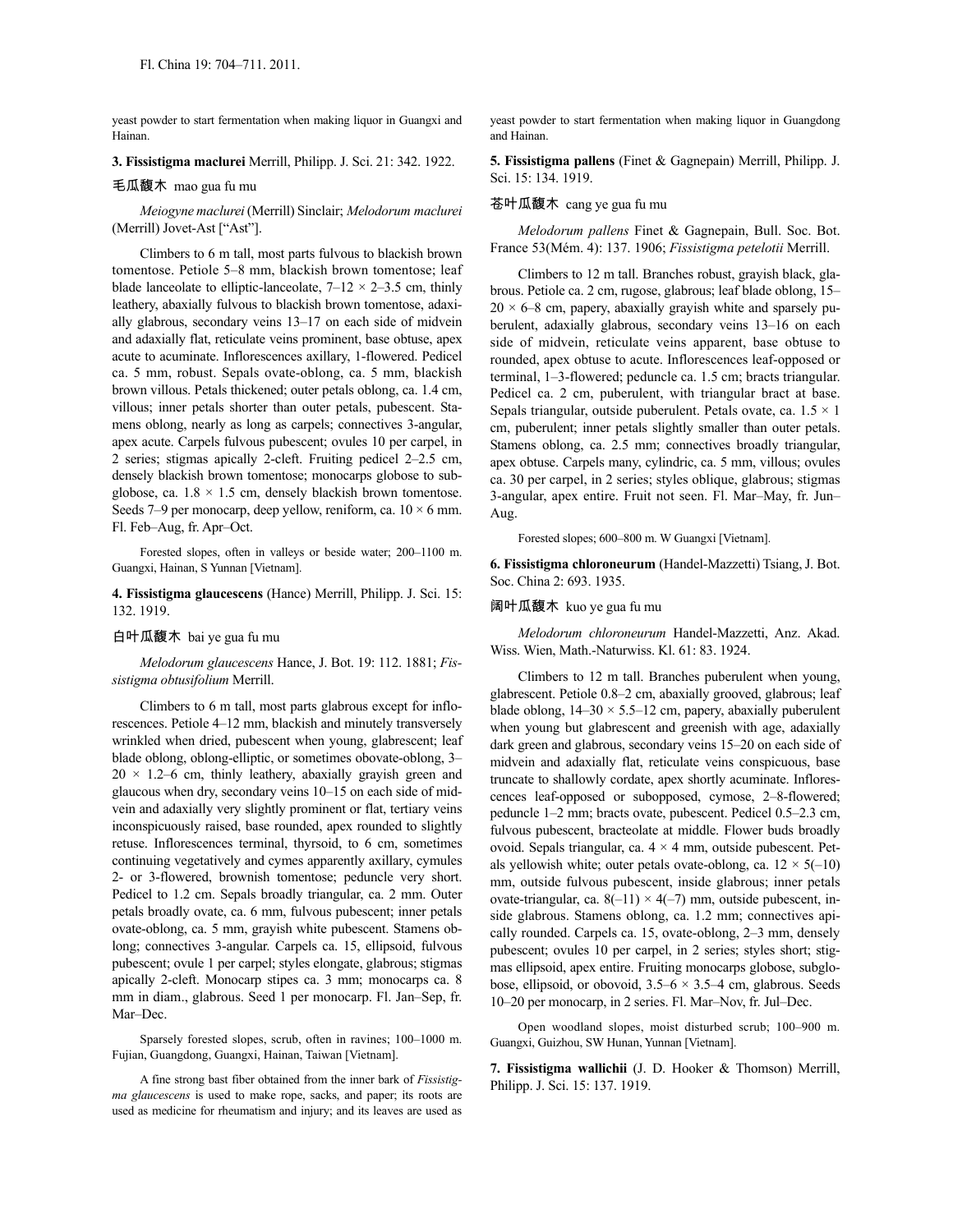#### 贵州瓜馥木 gui zhou gua fu mu

*Melodorum wallichii* J. D. Hooker & Thomson, Fl. Ind. 1: 118. 1855; *Fissistigma oligocarpum* W. T. Wang.

Climbers to 7 m tall. Branchlets ferruginous pubescent when young, glabrescent. Petiole 1–2.5 cm, blackish and minutely transversely wrinkled when dried, pubescent when young, glabrescent; leaf blade oblong-lanceolate, oblong-elliptic, or sometimes obovate-oblong,  $7-24 \times 2.4-6$  cm, thinly leathery, abaxially ferruginous pubescent when young but glabrescent and grayish green with age, adaxially glabrous, secondary veins 10–14 on each side of midvein and adaxially flat, tertiary veins partly parallel and also often irregularly branched, reticulate veins inconspicuous, base rounded, obtuse, or sometimes broadly cuneate, apex obtuse to shortly acuminate. Inflorescences leaf-opposed or alternate, sometimes terminal, cymose, umbel-like, 3–7-flowered, ferruginous pubescent; peduncle short; bracts ovate, pubescent. Pedicel 0.3–2 cm, 1- or 2 bracteolate. Sepals ovate-triangular, ca. 3 × 2.3 mm, outside pubescent, inside glabrous. Petals leathery; outer petals ovate-oblong,  $1.5-1.7 \times$  ca. 0.7 cm, outside densely ferruginous pubescent, inside slightly puberulent; inner petals lanceolate, ca. 1.3 × 0.4 cm, inside basally glabrous and concave, apically puberulent. Stamens oblong; connectives ovoid. Carpels 2–6, densely pubescent; ovules 4 per carpel; styles cylindric, incurved; stigmas apically slightly 2-cleft. Monocarps subglobose, ca. 2.8 cm in diam., glabrescent. Fl. Mar–Nov, fr. Jul–Dec.

Densely forested slopes, open forests in valleys; 400–1600 m. W Guangxi, S Guizhou, S Yunnan [NE India].

**8. Fissistigma tonkinense** (Finet & Gagnepain) Merrill, Philipp. J. Sci. 15: 136. 1919.

# 东京瓜馥木 dong jing gua fu mu

*Melodorum tonkinense* Finet & Gagnepain, Bull. Soc. Bot. France 53(Mém. 4): 135. 1906; *Fissistigma globosum* C. Y. Wu ex P. T. Li.

Climbers to 8 m tall. Branches grayish black to grayish brown, glabrous. Petiole 0.5–1.5 cm, grayish black, verrucate, abaxially grooved; leaf blade oblong to oblong-ovate,  $16-20 \times$ 4–6 cm, papery, abaxially sparsely pubescent when young but glabrescent, adaxially glabrous, secondary veins 10–14 on each side of midvein, obliquely ascending to margin, and adaxially flat, reticulate veins prominent, base rounded, apex shortly acuminate. Inflorescences terminal or axillary, paniculate, puberulent; peduncle 1–3.5 cm, with bracts at base; bracts triangular, margins ciliate. Pedicel 0.5–1.5 cm, bracteolate at base and middle. Sepals broadly triangular, ca.  $4 \times 5$  mm, outside puberulent. Outer petals ovate, ca.  $10 \times 7.5$  mm, margins thickened, puberulent, apex obtuse; inner petals oblong-ovate, ca. 10  $\times$  5 mm, thickened at middle, outside and inside puberulent from middle to apex, inside concave from base to middle. Stamens oblong, ca. 3 mm; connectives ovoid, apex subrounded. Carpels subcylindric, villous; ovules ca. 22 per carpel, in 2 series; styles short; stigmas obliquely ovoid, glabrous, apex 2 cleft. Fruiting pedicel ca. 1.2 cm, fulvous tomentulose; monocarp stipes 1.5–2 cm; monocarps globose, 2–3 cm in diam., densely fulvous tomentulose. Seeds ca. 7 per monocarp, reddish brown, shiny, oblong, flat, ca.  $1.5 \times 0.9$  cm. Fl. Nov–Jan, fr. Mar–May.

Forested slopes; 200–800 m. SE Yunnan [Vietnam].

**9. Fissistigma latifolium** (Dunal) Merrill, Philipp. J. Sci. 15: 132. 1919.

#### 大叶瓜馥木 da ye gua fu mu

*Unona latifolia* Dunal, Monogr. Anonac. 115. 1817; *Melodorum latifolium* (Dunal) J. D. Hooker & Thomson.

Climbers to 5 m tall. Branches tawny pubescent when young, glabrescent. Petiole 1–1.5 cm, robust, abaxially grooved, tawny pubescent; leaf blade oblong, oblong-elliptic, or obovate,  $13-35 \times 5-15$  cm, papery, abaxially tawny pubescent and more densely so on veins, adaxially puberulent, secondary veins 18– 22 on each side of midvein, at ca. 45° to midvein, anastomosing before margin, and adaxially impressed, reticulate veins dense and nearly at 90° to secondary veins, base rounded, apex acute. Inflorescences leaf-opposed, panicles borne on apical branches, to 20 cm, densely tawny pubescent; peduncle 1.5–1.8 cm; bracts broadly ovate,  $3-4 \times 3-4$  mm, abaxially densely tawny pubescent. Pedicel ca. 2 cm, bracteolate at middle. Flower buds ovoid, recurved. Sepals broadly ovate,  $5-6 \times 5-6$  mm, outside densely tawny pubescent. Outer petals outside reddish and basally orange, inside orangish red, ovate,  $1.6-2.2 \times 1.1-1.5$  cm, thickened, outside brown pubescent, inside glabrous; inner petals ovate,  $1.2-1.5 \times 0.6-0.8$  cm, glabrous. Stamens oblong, ca. 2.5 mm; connectives ovoid, apex obtuse. Carpels oblong, densely villous; ovules 8 per carpel; stigmas pubescent. Monocarp stipes ca. 3 cm, pubescent; monocarps globose, ca. 2 cm in diam., densely brown pubescent. Seeds 4–8 per monocarp. Fl. Mar–Nov, fr. Jun–Jan.

Forested slopes; 500–1200 m. S Yunnan [India, Indonesia, Malaysia, Philippines, Thailand, Vietnam].

**10. Fissistigma tungfangense** Tsiang & P. T. Li, Acta Phytotax. Sin. 9: 377. 1964.

# 东方瓜馥木 dong fang gua fu mu

Climbers to 6 m tall, most parts densely red tomentose, glabrescent. Petiole 1–1.5 cm; leaf blade spatulate to ellipticoblong,  $5-11 \times 1.9-4.1$  cm, leathery, abaxially yellowish brown pilose, adaxially glabrous, secondary veins 16–22 on each side of midvein and adaxially impressed, reticulate veins inconspicuous, base rounded to broadly cuneate, margin revolute, apex rounded to retuse. Inflorescences terminal or leaf-opposed, paniculate; peduncle to 28 cm; bracts broadly triangular, red tomentose. Pedicel 2–3 mm, 1- or 2-bracteolate. Flower buds conic, ca. 1.1 cm. Sepals broadly triangular, ca.  $4 \times 3$  mm, glabrous. Outer petals ovate-elliptic, ca.  $11 \times 5$  mm, inside glabrous; inner petals ovate-oblong, ca.  $8 \times 4$  mm. Stamens oblong, ca. 1 mm; connectives conic. Carpels oblong, 1.5–2 mm, sericeous pubescent; ovules 10 per carpel, in 2 series; stigmas glabrous, apex 2-cleft. Fruit not seen. Fl. Oct, fr. Nov–Dec.

● Sparsely forested slopes; 400–600 m. W Hainan.

*Fissistigma tungfangense* is listed as Critically Endangered (CR B1ab(i,ii)) by the *IUCN Red List of Threatened Species* (Version 2010.3; http://www.iucnredlist.org; accessed on 8 Oct 2010).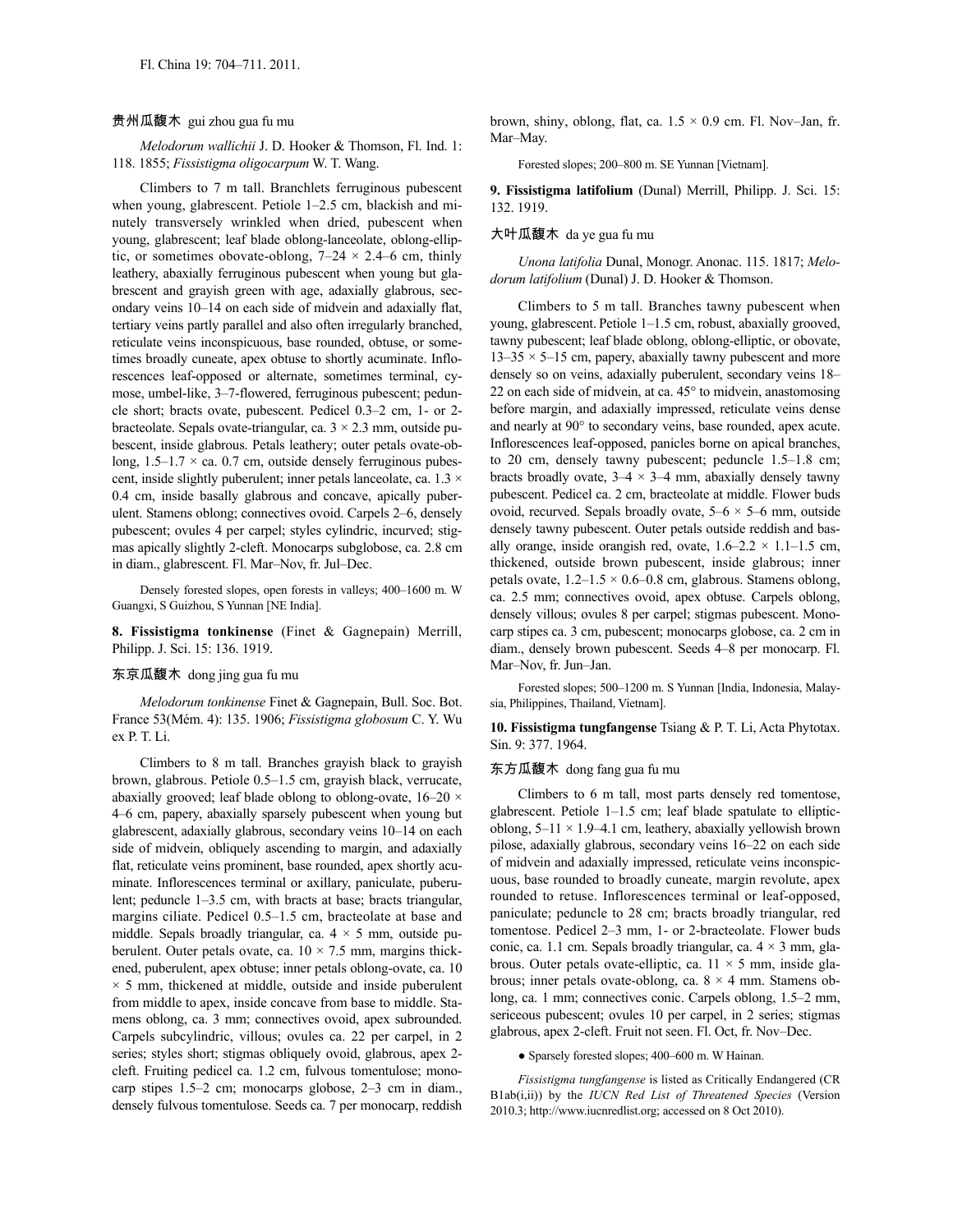**11. Fissistigma tientangense** Tsiang & P. T. Li, Acta Phytotax. Sin. 10: 326. 1965.

# 天堂瓜馥木 tian tang gua fu mu

Climbers to 9 m tall. Branchlets densely yellowish pubescent when young, glabrous and lenticellate with age. Petiole 3– 5 mm; leaf blade oblong to elliptic-oblong,  $8.5-17.5 \times 3.2-6$ cm, leathery, abaxially yellowish pubescent, adaxially glabrous except for sparsely pubescent midvein, secondary veins 16–18 on each side of midvein, obliquely ascending, anastomosing before margin, and adaxially impressed, base rounded, apex rounded to retuse. Inflorescences leaf-opposed, paniculate, 1–4 flowered, yellowish pubescent; peduncle ca. 1 cm. Pedicel ca. 1.5 cm, bracteolate above middle. Flower buds lanceolate in outline, ca.  $2.8 \times 0.8$  cm. Sepals triangular, ca.  $4 \times 4$  mm, outside pubescent, inside glabrous. Outer petals oblong-lanceolate, ca.  $2.5 \times 0.8$  cm, outside glabrous, inside sparsely pubescent; inner petals narrowly lanceolate, ca.  $2.3 \times 0.6$  cm, glabrous. Stamens oblong; connectives apically truncate. Carpels ovateoblong, ca. 2.5 mm, densely sericeous pubescent; ovules 6–8 per carpel, in 2 series; stigma apex entire. Monocarp stipes ca. 3 cm, robust; monocarps globose, ca. 1.6 cm in diam., densely yellowish pubescent. Fl. Mar–Nov, fr. Jul–Dec.

● Forested valley slopes; 300–600 m. SW Guangdong, SE Guangxi, Hainan, Yunnan.

**12. Fissistigma polyanthoides** (Aug. Candolle) Merrill, Philipp. J. Sci. 15: 135. 1919.

### 小萼瓜馥木 xiao e gua fu mu

*Melodorum polyanthoides* Aug. Candolle, Bull. Herb. Boissier, sér. 2, 4: 1070. 1904; *Fissistigma minuticalyx* (R. W. MacGregor & W. W. Smith) Chatterjee; *M. minuticalyx* R. W. MacGregor & W. W. Smith.

Climbers to 10 m tall. Branches fulvous pubescent when young, glabrous and lenticellate with age. Petiole 1–1.3 cm, fulvous tomentose; leaf blade oblong, oblong-lanceolate, or sometimes obovate-oblong,  $10-23 \times 4-10$  cm, leathery, abaxially fulvous tomentose, adaxially pubescent or glabrous, secondary veins 14–20 on each side of midvein, obliquely ascending to margin, and adaxially flat, base rounded, apex acute to shortly acuminate. Inflorescences leaf-opposed, subopposed, or sometimes terminal, pseudo-cymose, densely red fulvous tomentulose; peduncle ca. 3 mm; bracts ovate, ca. 1.5 mm, abaxially reddish fulvous tomentulose. Pedicel 1–1.5 cm, 1- or 2 bracteolate above middle. Flower buds conic. Sepals broadly triangular, ca.  $3 \times 3.5$  mm, basally connate, outside tomentose, inside pubescent. Outer petals ovate-triangular, ca.  $1.2 \times 0.9$ cm, outside red fulvous tomentose, inside apically puberulent; inner petals ovate-lanceolate, ca.  $10 \times 6$  mm, outside pubescent, inside glabrous. Stamens oblong-cuneate, ca. 1.5 mm; connectives broadly 3-angular. Carpels ca. 10, sericeous pubescent; stigma apex 2-cleft. Fruiting pedicel ca. 2 cm; monocarp stipes to 4 cm; monocarps globose, ca. 2 cm in diam., densely red fulvous tomentose. Seeds reddish brown, oblong, ca.  $1.5 \times 0.6$ cm. Fl. May–Nov, fr. Aug–Mar.

Densely forested slopes; 500–1600 m. Guizhou, C and S Yunnan [Laos, Myanmar, N Thailand, Vietnam].

**13. Fissistigma poilanei** (Jovet-Ast) Tsiang & P. T. Li, Acta Phytotax. Sin. 10: 316. 1965.

#### 火绳藤 huo sheng teng

*Melodorum poilanei* Jovet-Ast, Notul. Syst. (Paris) 9: 82. 1940.

Climbers to 7 m tall. Branches sparsely puberulent when young, glabrous and lenticellate with age. Petiole 1–1.5 cm, pubescent; leaf blade oblong-lanceolate, 6.5–16 × 2–4.5 cm, leathery to thickly papery, abaxially densely grayish brown pubescent, adaxially glabrous except for sparsely puberulent midvein, secondary veins  $14-20$  on each side of midvein, obliquely ascending, and adaxially flat, base cuneate to broadly cuneate, apex acuminate. Inflorescences leaf-opposed or subopposed, cymose, 2–8-flowered; peduncle 1–3 mm. Pedicel 7–8 mm, ochraceous pubescent, 1- or 2-bracteolate at base to middle. Flower buds broadly ovoid,  $4-5 \times 4-5$  mm. Sepals ovate-triangular, ca.  $2 \times 2$  mm, outside puberulent, inside glabrous. Outer petals ovate-triangular, ca.  $9 \times 6$  mm, outside ochraceous pubescent, inside apically puberulent; inner petals ovate-oblong, ca.  $7 \times 4$  mm, outside pubescent, inside glabrous. Stamens oblong, ca. 1.5 mm; connectives obliquely 3-angular. Carpels oblong, ca. 3 mm, densely hispid; ovules ca. 8 per carpel, in 2 series; stigma apex 2-cleft. Fruiting monocarps globose, ca. 2 cm in diam. Fl. Mar–Dec, fr. Jun–Apr.

Sparsely forested slopes, usually in valleys; 700–1000 m. S and SE Yunnan [Vietnam].

The basionym, *Melodorum poilanei*, was first published in 1938 (Fl. Indo-Chine Suppl. 1: 109) but not validly so.

**14. Fissistigma acuminatissimum** Merrill, J. Arnold Arbor. 19: 29. 1938.

#### 尖叶瓜馥木 jian ye gua fu mu

Climbers to 8 m tall. Branchlets pubescent when young, glabrescent. Petiole 5–12 mm, densely appressed ferruginous pubescent; leaf blade lanceolate to oblong-lanceolate,  $7-17 \times$ 2–4 cm, papery to thinly leathery, abaxially ferruginous pubescent but denser on veins, adaxially glabrous except for pubescent midvein and secondary veins, secondary veins 14–21 on each side of midvein, obliquely ascending to margin, and adaxially impressed, base cuneate to broadly cuneate, apex acuminate. Inflorescences terminal or leaf-opposed, cymose, 1–4 flowered; peduncle 3–4 mm, pubescent; bracts ovate-lanceolate. Pedicel 1–1.5 cm, ferruginous pubescent, bracteolate between base and middle. Sepals ovate-triangular,  $6-8 \times 3-3.5$ mm, outside ferruginous pubescent, inside glabrous. Petals greenish white; outer petals oblong-lanceolate, ca.  $20 \times 8$  mm, outside ferruginous pubescent, inside puberulent; inner petals orbicular, to 16 mm, outside pubescent, inside glabrous, apex rounded. Stamens oblong, ca. 2 mm; connectives 3-angular, apex obtuse. Carpels oblong, pubescent; ovules 6 per carpel, in 2 series; styles oblong, pubescent; stigma apex entire. Monocarp stipes ca. 1 cm; monocarps globose, ca. 1.2 cm in diam., densely golden tomentose. Fl. Mar–Nov, fr. Jun–Dec.

Forested slopes; 900–2000 m. Guangxi, SW Guizhou, S Yunnan [Vietnam].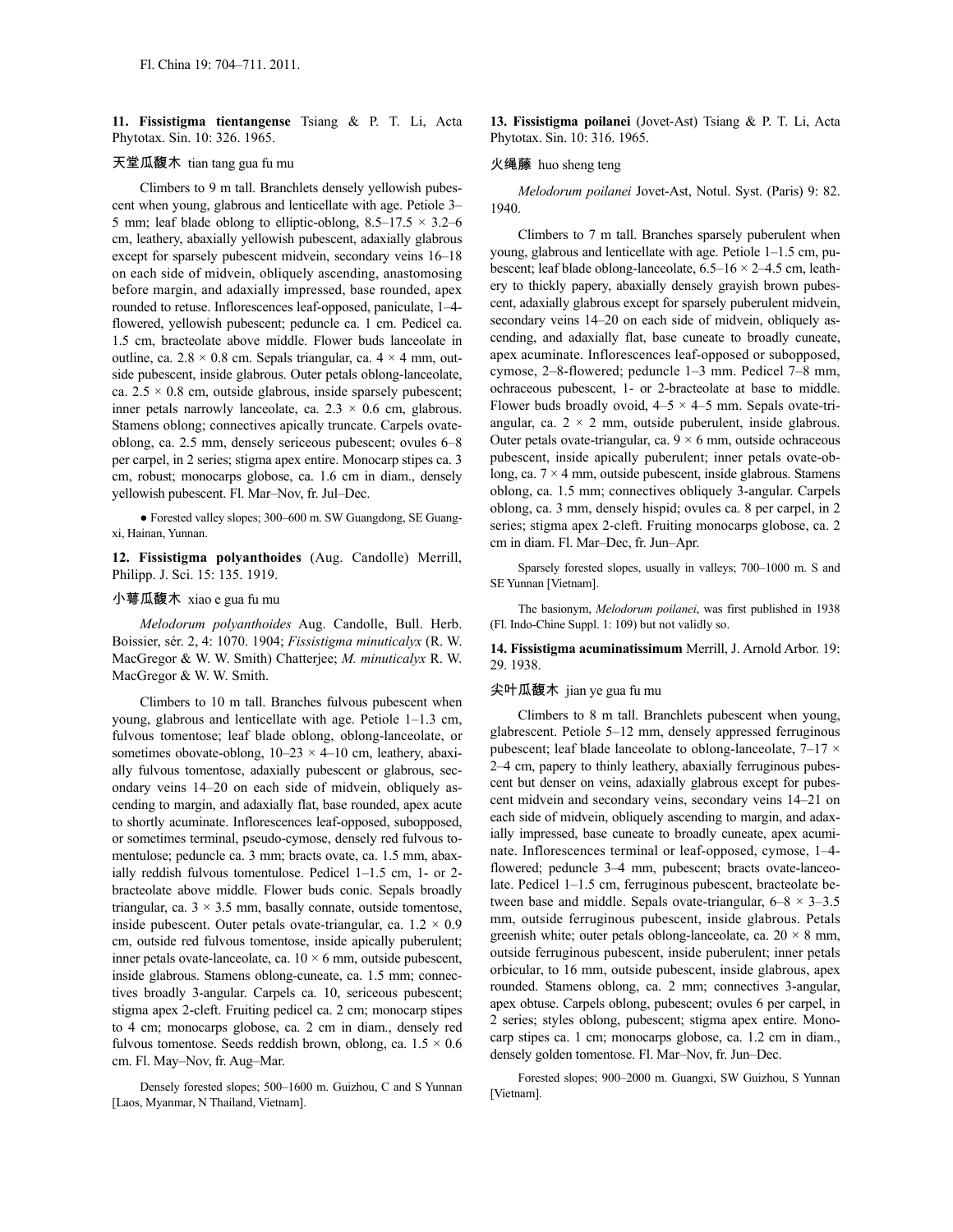A fine strong bast fiber obtained from the inner bark of *Fissistigma acuminatissimum* is used to make rope in Yunnan.

**15. Fissistigma cavaleriei** (H. Léveillé) Rehder, J. Arnold Arbor. 10: 192. 1929.

#### 独山瓜馥木 du shan gua fu mu

*Uvaria cavaleriei* H. Léveillé, Fl. Kouy-Tchéou, 29. 1914– 1915.

Climbers to 8 m tall, most parts reddish pubescent. Petiole 6–8 mm; leaf blade oblong-lanceolate to oblong-elliptic, 6.5–16  $\times$  1.8–3.8 cm, thinly leathery to thickly papery, abaxially glabrous, adaxially sparsely pubescent, secondary veins 14–21 on each side of midvein and adaxially impressed, base shallowly cordate, apex acute. Inflorescences leaf-opposed or alternate, cymose, 1–5-flowered. Pedicel 1.5–2 cm, 2-bracteolate at base. Sepals ovate-oblong, ca. 6 mm, reddish tomentose. Petals yellowish; outer petals ovate-oblong, ca.  $18 \times 7$  mm, outside densely reddish tomentose, inside glabrous; inner petals ovatelanceolate, ca.  $13 \times 4$  mm, glabrous, inside basally concave. Stamens oblong; connectives broadly 3-angular. Carpels densely villous; ovules ca. 7 per carpel, in 2 series; styles oblong, pubescent; stigma apex entire. Fruiting pedicel ca. 1.2 cm, reddish pubescent; monocarp stipes ca. 2.7 cm; monocarps globose, 2– 2.5 cm in diam., densely villous. Fl. Mar–Nov, fr. Jun–Dec.

● Densely forested slopes; 500–1500 m. W Guangxi, S Guizhou, SE Yunnan.

**16. Fissistigma balansae** (Aug. Candolle) Merrill, Philipp. J. Sci. 15: 130. 1919.

### 多脉瓜馥木 duo mai gua fu mu

*Melodorum balansae* Aug. Candolle, Bull. Herb. Boissier, sér. 2, 4: 1070. 1904; *Fissistigma guinanense* Y. Wan.

Climbers to 6 m tall. Branchlets densely fulvous pubescent when young, glabrescent. Petiole 0.8–2 cm, robust, abaxially grooved, densely brown pubescent; leaf blade oblong, oblongelliptic, or obovate-oblong,  $14-23 \times 5-10$  cm, thinly leathery, abaxially brown pubescent, adaxially sparsely appressed puberulent or puberulent only on midvein and secondary veins, secondary veins 25–35 on each side of midvein and adaxially flat to impressed when dry, reticulate veins prominent and at ca. 90° to secondary veins, base rounded to broadly cuneate, margin revolute, apex acute, obtuse, or retuse. Inflorescences leafopposed, terminal, or extra-axillary, in glomerules, many flowered, fulvous tomentulose; peduncle to 1 cm; bracts ovate, 3.5–  $5 \times 2 - 3$  mm, adaxially tomentulose. Flowers fragrant. Stigma apex entire. Fruiting pedicel ca. 2.5 cm, pubescent; monocarp stipes 1.5–2 cm, densely fulvous tomentulose; monocarps subglobose, ca.  $4.4 \times 4$  cm, sparsely fulvous hispid and with slightly raised tubercles. Seeds brown, oblong, ca.  $2.4 \times 1.7$  cm, with a winged margin. Fl. Mar–May, fr. May–Sep.

Forested slopes; 500–1200 m. SW Guangxi, SE Yunnan [Vietnam].

**17. Fissistigma xylopetalum** Tsiang & P. T. Li, Acta Phytotax. Sin. 10: 318. 1965.

木瓣瓜馥木 mu ban gua fu mu

Climbers to 8 m tall, most parts densely reddish brown to brown tomentose. Petiole ca. 1 cm; leaf blade ovate-oblong to ovate-elliptic,  $7.5-17 \times 3.5-6.5$  cm, thickly papery, abaxially densely reddish brown to brown tomentose, adaxially glabrous except for pubescent midvein, secondary veins 14–18 on each side of midvein, ascending obliquely to margin, and adaxially flat, base rounded to broadly cuneate, apex acute to obtuse. Inflorescences axillary or leaf-opposed, in glomerules, 3–7-flowered; peduncle ca. 3 mm; bracts 1 or 2, lanceolate,  $1.5-2 \times$  ca. 0.3 cm, adaxially pubescent. Pedicel 2–2.5 cm. Sepals triangular, ca.  $9 \times 6$  mm, inside glabrous. Petals yellow to grayish purple, thickened, woody when dry; outer petals ovate-lanceolate, ca.  $19 \times 7$  mm, outside sparsely pubescent and prominently costate, inside glabrous. Stamens oblong, ca. 2 mm; connectives apically subrounded to truncate. Carpels oblong, ca. 4 mm, densely sericeous pubescent; ovules 6 per carpel, in 2 series; stigmas glabrous, apex 2-cleft. Fruiting pedicel ca. 2.5 cm; monocarp stipes ca. 3 mm; monocarps globose, 1.5–2 cm in diam. Seeds 6 per monocarp, in 2 series, reddish brown, ovoid to sometimes globose, flat, ca.  $10 \times 6-8$  mm. Fl. Oct-Dec, fr. May–Jul.

Open woodlands, often on moist riverbanks; 300–500 m. S Guangxi, Hainan, S Yunnan [Vietnam].

**18. Fissistigma oldhamii** (Hemsley) Merrill, Philipp. J. Sci. 15: 134. 1919.

### 瓜馥木 gua fu mu

*Melodorum oldhamii* Hemsley, J. Linn. Soc., Bot. 23: 27. 1886; *Fissistigma oldhamii* var. *longistipitatum* Tsiang.

Climbers to 8 m tall. Branchlets fulvous pubescent. Petiole ca. 1 cm, pubescent; leaf blade obovate-elliptic to oblong, 6–13  $\times$  2–5 cm, leathery, abaxially pubescent to glabrescent, adaxially glabrous, secondary veins 10–20 on each side of midvein and adaxially flat, base broadly cuneate to rounded, apex bluntly acute, rounded, or retuse. Inflorescences in glomerules, 1–8 flowered; peduncle ca. 2.5 cm. Flowers ca.  $1.5 \times 1 - 1.7$  cm. Sepals broadly triangular,  $3-5(-7) \times 5-6$  mm, brown tomentose, apex acute. Petals pale yellow to golden; outer petals ovate-elliptic,  $21-24 \times 11-12$  mm, thicker, outside pubescent, inside glabrous; inner petals ovate-lanceolate, ca.  $20 \times 6$  mm, outside puberulent, inside concave and puberulent, margin ciliate. Stamens oblong, ca. 2 cm; connectives slightly curved. Carpels 24–26, golden hairy; ovules 10 per carpel; styles white; stigma apex 2-cleft. Monocarp stipes 2.5–4 cm; monocarps globose, 1.5–1.8 cm in diam., densely fulvous tomentose. Seeds 4 per monocarp, orbicular. Fl. Apr–Sep, fr. Jul–Feb.

● On shrubs, often along ravines; 500–1500 m. Fujian, Guangdong, Guangxi, Hainan, Hunan, Jiangxi, Taiwan, SE Yunnan, S Zhejiang.

A fine strong bast fiber is obtained from the inner bark of *Fissistigma oldhamii* and is used to make rope, sacks, and paper; its flowers yield a perfumed oil; the seed oil is used in cosmetics and industry; and its roots are used as medicine for traumatic injury and arthritis.

**19. Fissistigma polyanthum** (J. D. Hooker & Thomson) Merrill, Philipp. J. Sci. 15: 135. 1919.

多花瓜馥木 duo hua gua fu mu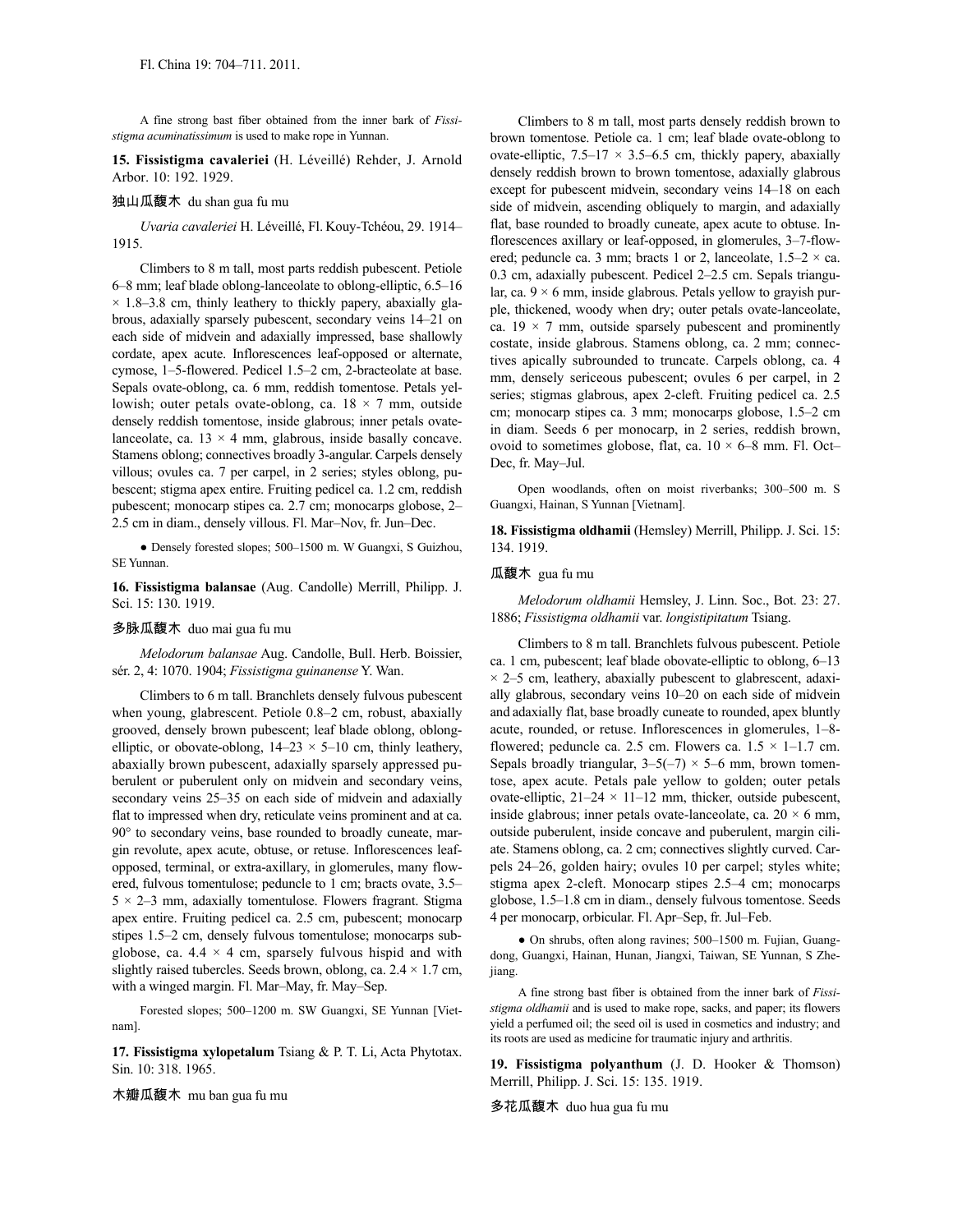*Melodorum polyanthum* J. D. Hooker & Thomson, Fl. Ind. 1: 121. 1855.

Climbers to 8 m tall. Roots black, very aromatic. Branches dark gray to brown pubescent, glabrescent. Petiole 0.8–1.5 cm, blackish and transversely wrinkled when dried, pubescent; leaf blade oblong, obovate-oblong, or sometimes elliptic,  $6-17.5 \times$ 2–7.5 cm, thinly leathery, abaxially puberulent, adaxially glabrous, secondary veins 13–18 on each side of midvein and adaxially flat, base rounded to broadly cuneate, apex acute, rounded, or sometimes retuse. Inflorescences axillary, leaf-opposed, or extra-axillary, glomerulate, usually 3–7-flowered, yellowish pubescent; peduncle to 4 mm. Flowers small; pedicel to 1.5 cm, bracteolate between base and below middle. Flowers buds broadly 3-angular, apex acute. Sepals broadly triangular, outside pubescent. Outer petals ovate-elliptic, ca. 12 mm, outside densely fulvous pubescent, inside glabrous; inner petals oblong, ca. 9 mm, apex acuminate. Stamens oblong; connectives 3-angular, apex obtuse. Carpels oblong, villous; ovules 4– 6 per carpel, in 2 series; stigma apex entire. Monocarp stipes to 2.5 cm, slender; monocarps globose, ca. 1.5 cm in diam., yellowish pubescent. Seeds reddish brown, ellipsoid, flat. Fl. Jan– Oct, fr. Mar–Dec.

Forested slopes, often in ravines; 100–1200 m. Guangdong, Guangxi, S Guizhou, Hainan, SE Xizang, S Yunnan [Bhutan, India, Myanmar, Vietnam].

The roots of *Fissistigma polyanthum* are used as medicine for rheumatism, traumatic injury, and scabies; its leaves are used for treating asthma and scabies; and the bast fibers are used to make rope. The taxon was first mentioned, but not validly published, as *"Uvaria polyantha"* by Wallich (Numer. List, no. 6467. 1832).

# **20. Fissistigma bracteolatum** Chatterjee, Kew Bull. [3]: 58. 1948.

#### 多苞瓜馥木 duo bao gua fu mu

Climbers to 10 m tall. Bark grayish black. Branches brown tomentose when young, glabrous and lenticellate with age. Petiole 1–1.5 cm, densely hispid to tomentose; leaf blade ovateoblong, elliptic-oblong, or obovate-oblong,  $9-18 \times 3.2-8$  cm, leathery, abaxially brown hispid, adaxially glabrous except for hispid midvein, secondary veins 16–20 on each side of midvein, obliquely ascending to margin, and adaxially impressed, main tertiary veins prominent and parallel, reticulate veins inconspicuous, base rounded to broadly cuneate, apex acute and apiculate. Inflorescences mostly leaf-opposed, in subumbellate glomerules, often 10-flowered or more; peduncle 3–10 mm; bracts oblong-ovate,  $5-6 \times 3-4$  mm, abaxially brown tomentulose, adaxially glabrous. Pedicel 1–2 cm, fulvous tomentulose, 1- or 2-bracteolate below middle. Flower buds conic. Sepals ovate,  $5-7 \times 3-4$  mm, outside tomentulose, inside glabrous. Outer petals ovate-triangular to ovate-lanceolate, 13–17  $\times$  7–8 cm, outside fulvous tomentulose, inside glabrous; inner petals ovate-lanceolate,  $10-11 \times 4-5$  mm, outside pubescent, inside glabrous. Stamens oblong; connectives ovoid-triangular. Carpels 4–6, ovate-oblong, ca. 3 mm, densely hispid; ovules 8– 10 per carpel, in 2 series; styles elongate, inclining; stigma apex 2-cleft. Monocarp stipes ca. 3 cm; monocarps globose, ca. 1.5 cm in diam., tomentulose. Fl. Mar–Jun, fr. Aug–Nov.

Forested valley slopes, moist scrub; 800–1800 m. SE Yunnan

#### [Myanmar].

**21. Fissistigma kwangsiense** Tsiang & P. T. Li, Acta Phytotax. Sin. 10: 323. 1965.

#### 广西瓜馥木 guang xi gua fu mu

Climbers to 6 m tall. Branches densely ferruginous pubescent when young, glabrous and lenticellate with age. Petiole ca. 5 mm, ferruginous tomentose; leaf blade oblong-lanceolate to narrowly oblong,  $7-18 \times 1.7-3.8$  cm, papery, abaxially ferruginous tomentose, adaxially sparsely pubescent but denser along midvein, secondary veins 13–19 on each side of midvein, obliquely ascending, and adaxially impressed, base rounded, apex slightly acute. Inflorescences usually leaf-opposed, sometimes pseudoterminal, in glomerules, several flowered, densely ferruginous tomentose; peduncle very short to almost absent. Pedicel 2-bracteolate. Flower buds ovoid, ca. 1 cm. Sepals ovate-oblong, ca. 6 mm. Outer petals ovate-elliptic, ca.  $8 \times 4$ mm; inner petals oblong-elliptic, smaller than outer petals, margins connivent. Stamen connectives apically long acuminate. Carpels ovate-oblong, villous; ovules ca. 10 per carpel, in 2 series; styles filamentous; stigma apex entire. Fruit not seen. Fl. Feb–Sep, fr. Jun–Nov.

● Densely forested slopes, usually in valleys; 200–500 m. SW Guangxi, SE Yunnan.

**22. Fissistigma retusum** (H. Léveillé) Rehder, J. Arnold Arbor. 10: 191. 1929.

#### 凹叶瓜馥木 ao ye gua fu mu

*Melodorum retusum* H. Léveillé, Repert. Spec. Nov. Regni Veg. 9: 458. 1911; *Fissistigma capitatum* Merrill ex H. L. Li.

Climbers to 10 m tall. Branches brown tomentose. Petiole 0.8–1.5 cm, abaxially grooved, densely tomentulose; leaf blade broadly ovate, obovate, or obovate-oblong,  $9-26 \times 4.5-13$  cm, leathery to thinly leathery, abaxially brown tomentose, adaxially tomentulose only on midvein and secondary veins, secondary veins 15–22 on each side of midvein and adaxially  $\pm$ impressed, tertiary veins prominently parallel, reticulate veins very dense, base rounded, truncate, or sometimes shallowly cordate, apex rounded to retuse and minutely apiculate. Inflorescences ± leaf-opposed, in umbel-like glomerules, 4–8-flowered or more; peduncle 5–10 mm; bracts caducous. Pedicel to 2 cm, bracteolate at middle. Sepals ovate-lanceolate, ca. 1 cm, as long as petals in bud, outside tomentulose, inside glabrous. Outer petals ovate-elliptic, ca. 15 mm, outside tomentulose, inside glabrous; inner petals ovate-lanceolate, shorter than outer petals, glabrous, slightly incurved at base. Stamens oblong; connectives broadly 3-angular. Carpels ca. 1.5 mm, densely sericeous pubescent; ovules ca. 4 per carpel, in 2 series; styles oblong, incurved, pubescent; stigma apex entire. Fruiting pedicel 1.5– 2.2 cm, golden tomentulose; monocarp stipes very short; monocarps globose, ca. 3 cm in diam., golden tomentulose. Fl. May– Nov, fr. Jun–Dec.

● Densely forested slopes; 700–2000 m. S Guangdong, Guangxi, Guizhou, Hainan, SE Xizang, Yunnan.

**23. Fissistigma shangtzeense** Tsiang & P. T. Li, Acta Phytotax. Sin. 10: 324. 1965.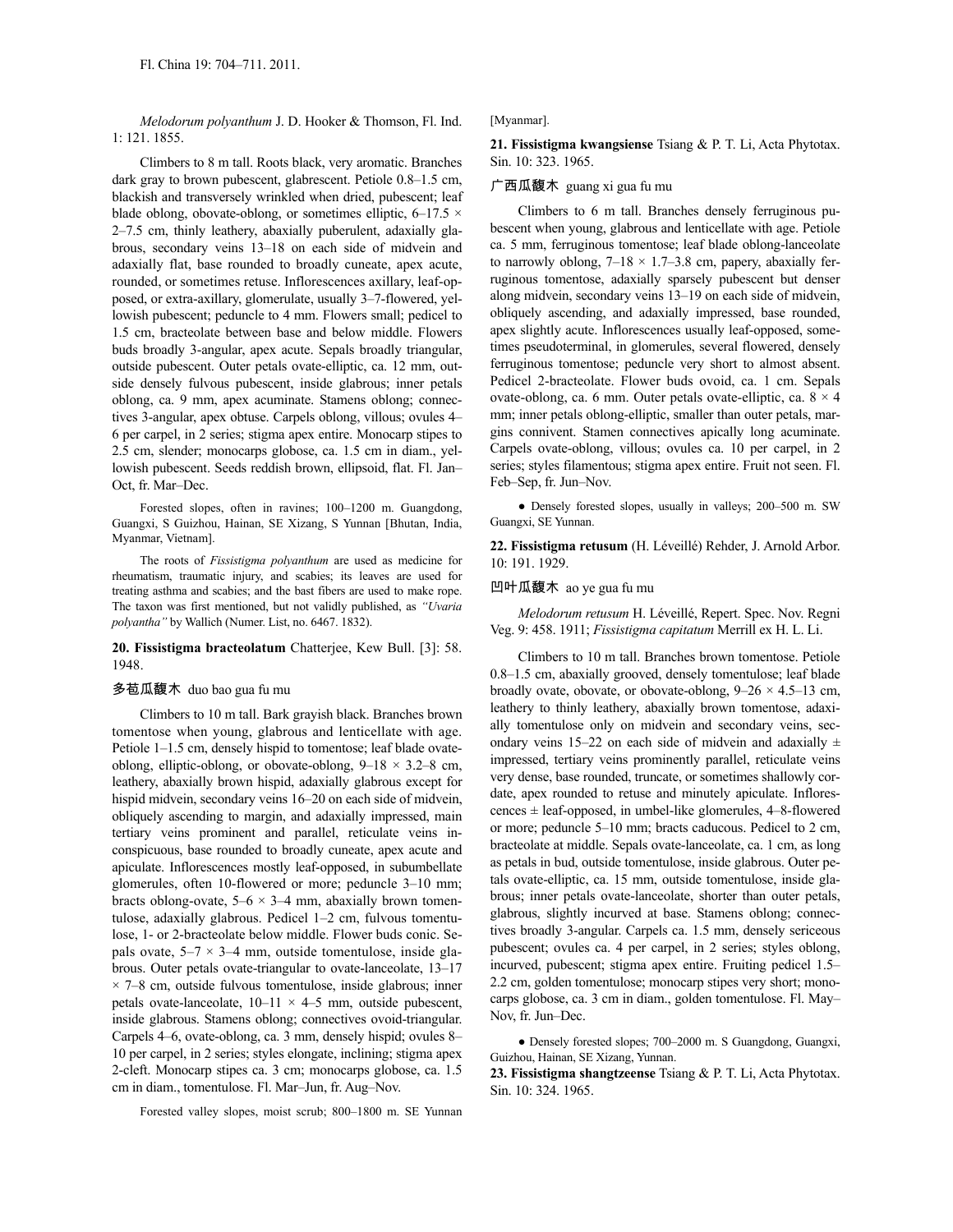#### 上思瓜馥木 shang si gua fu mu

Climbers to 8 m tall, most parts fulvous pubescent. Branches lenticellate and glabrous with age. Petiole ca. 1.5 cm; leaf blade obovate, obovate-oblong, or sometimes elliptic, 3–  $13(-25) \times 2-5.5(-8)$  cm, papery, abaxially fulvous pubescent, adaxially glabrous except for fulvous pubescence on midvein, secondary veins 13–20 on each side of midvein and adaxially impressed, base broadly cuneate to sometimes rounded, apex rounded to retuse. Inflorescences extra-axillary, in glomerules, 2–5-flowered; peduncle to 6 mm; bracts ovate, ca.  $1 \times 1$  mm. Pedicel bracteolate between base and middle. Sepals broadly triangular, ca.  $5 \times 3$  mm. Outer petals ovate, ca.  $10 \times 6$  mm, outside puberulent; inner petals oblong, ca.  $6 \times 2$  mm, outside puberulent, inside glabrous. Stamens oblong; connectives obliquely 3-angular. Carpels oblong-lanceolate, densely sericeous-villous; ovules ca. 10 per carpel, in 2 series; stigmas apically entire. Fruiting pedicel ca. 2 cm; monocarps oblong, ca.  $4 \times 2$  cm, densely brown tomentose. Seeds shiny black, oblong, ca. 5 mm in diam. Fl. Jul–Oct, fr. Oct–May.

● Forested slopes; 600–800 m. S Guangxi.